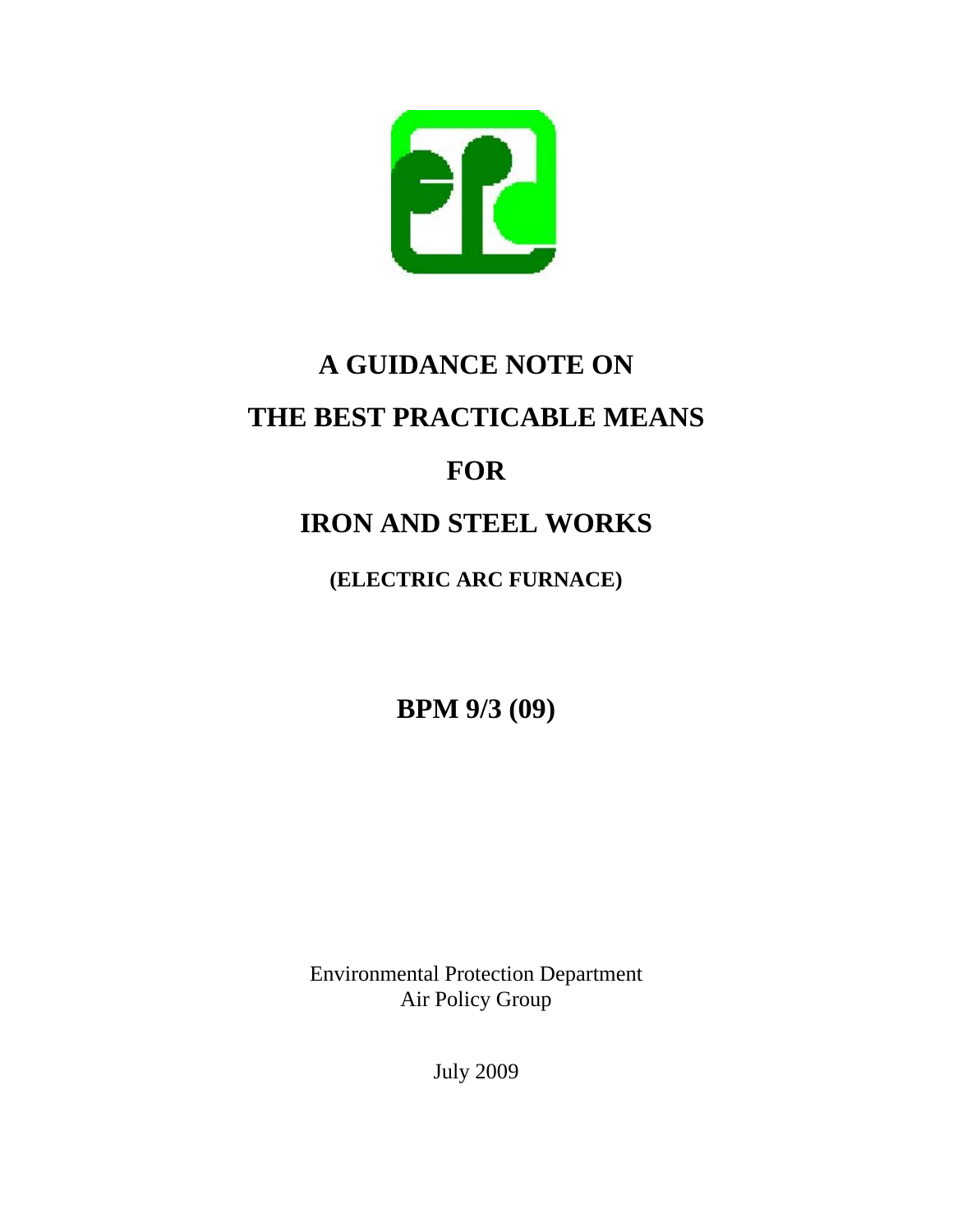#### **1. INTRODUCTION**

- 1.1 This Note is one of a series issued by the Environmental Protection Department to provide guidance on air pollution management for processes specified under Part IV of the Air Pollution Control Ordinance (the Ordinance). It also serves as a guide for the assessment of an application for Specified Process licence under the Ordinance.
- 1.2 It should be understood that this Note sets out the basic requirements for the applicant to provide and maintain the best practicable means for the prevention of emission of air pollutants. The applicant should recognize that whether a licence is granted or refused, and on what conditions, will depend on all the circumstances of an individual application besides the requirements set out in this Note. The Authority may devise specific requirements for individual facility carrying out the specified process.
- 1.3 This Note covers the specified process and associated processes for the melting of a ferrous metal by an electric arc furnace for casting - described as "Iron and Steel Works" in Schedule 1 to the Ordinance. Iron and Steel Works are works in which the installed furnace capacity exceeds 1 tonne, or, if the mode of operation is continuous, 1 tonne per hour, and in which a ferrous metal melting process for casting is carried out.

#### **2. EMISSION LIMITS**

- 2.1 All emissions to air, other than steam or water vapour, shall be colourless, free from persistent mist or fume, and free from droplets.
- 2.2 Emissions from the specified process and associated processes as covered by this Note shall not:
	- (a) exceed the concentration limits set out in Annex I.
	- (b) appear to be as dark as or darker than Shade 1 on the Ringelmann Chart when compared in the appropriate manner with the Ringelmann Chart or an approved device.

#### **3. FUEL RESTRICTION**

3.1 All fuels to be used shall comply with the Air Pollution Control (Fuel Restriction) Regulations in force.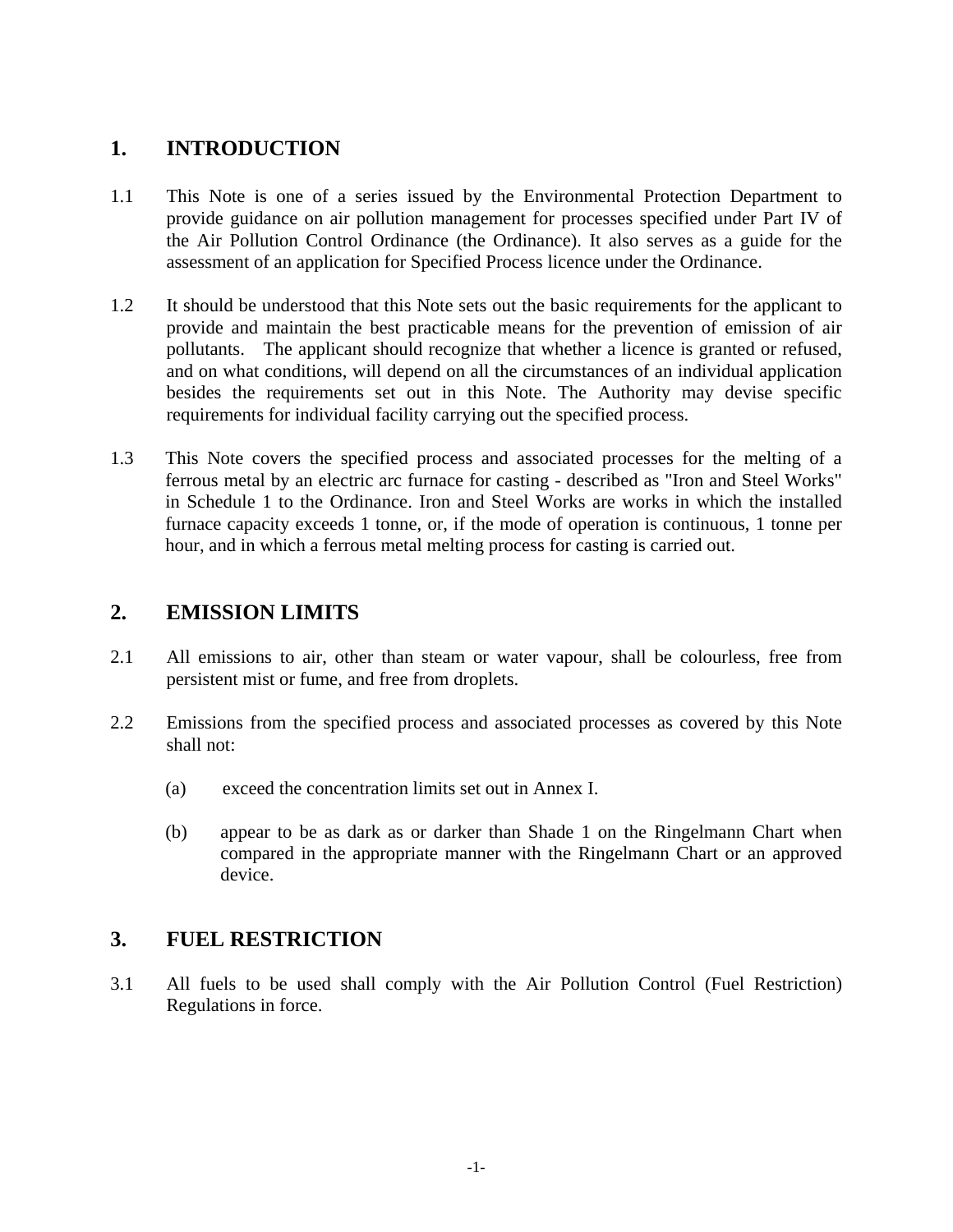#### **4. CONTROL OF EMISSIONS**

- 4.1 Emission of air pollutants shall be minimized to prevent:
	- (a) harm to the environment, adverse effects to human health, or creation of any nuisance situation;
	- (b) threatening the attainment or maintenance of the relevant air quality objectives;
	- (c) giving rise to an objectionable odour noticeable outside the premises where the process is carried out; and
	- (d) imposing undue constraint on the existing and future development or land use.
- 4.2 To satisfy the emission limits set out in Section 2 of this Note, prevention or reduction of emissions at source is the choice. Where the emission cannot be prevented or reduced at source to a sufficient extent to meet these requirements, air pollution control equipment shall be provided. For effective control of dioxins, one should make reference to the latest emission management technologies for Secondary Steel Production provided in "Guidelines on Best Available Techniques and Provisional Guidance on Best Environmental Practices relevant to Article 5 and Annex C" of the Stockholm Convention on Persistent Organic Pollutant.
- 4.3 Clean energy sources and fuels with proven benefits to air pollution reduction shall be used whenever possible in the relevant specified process and associated operations. The use of electricity or gaseous fuel for process heating or production of goods is always recommended.

#### *Design of Chimney*

- 4.4 Chimney includes vents, structures and openings of any kind from or through which air pollutants may be emitted. They shall be properly located and designed so as to satisfy the requirements set out in paragraph 4.1 above.
- 4.5 For chimney serving the fume control systems of the electric arc furance(s), their height shall be determined by mathematical or physical dispersion modelling techniques acceptable to the Authority. Moreover, the efflux velocity of the exhaust from the chimney shall not be less than 15 m/s at full load condition.
- 4.6 A chimney shall be at least 3 metres above the roof of any building to which it attaches and above the roof of any adjacent buildings.
- 4.7 Emissions from chimney shall be directed vertically upwards and not restricted or deflected by the use of, for example, plates or rain caps.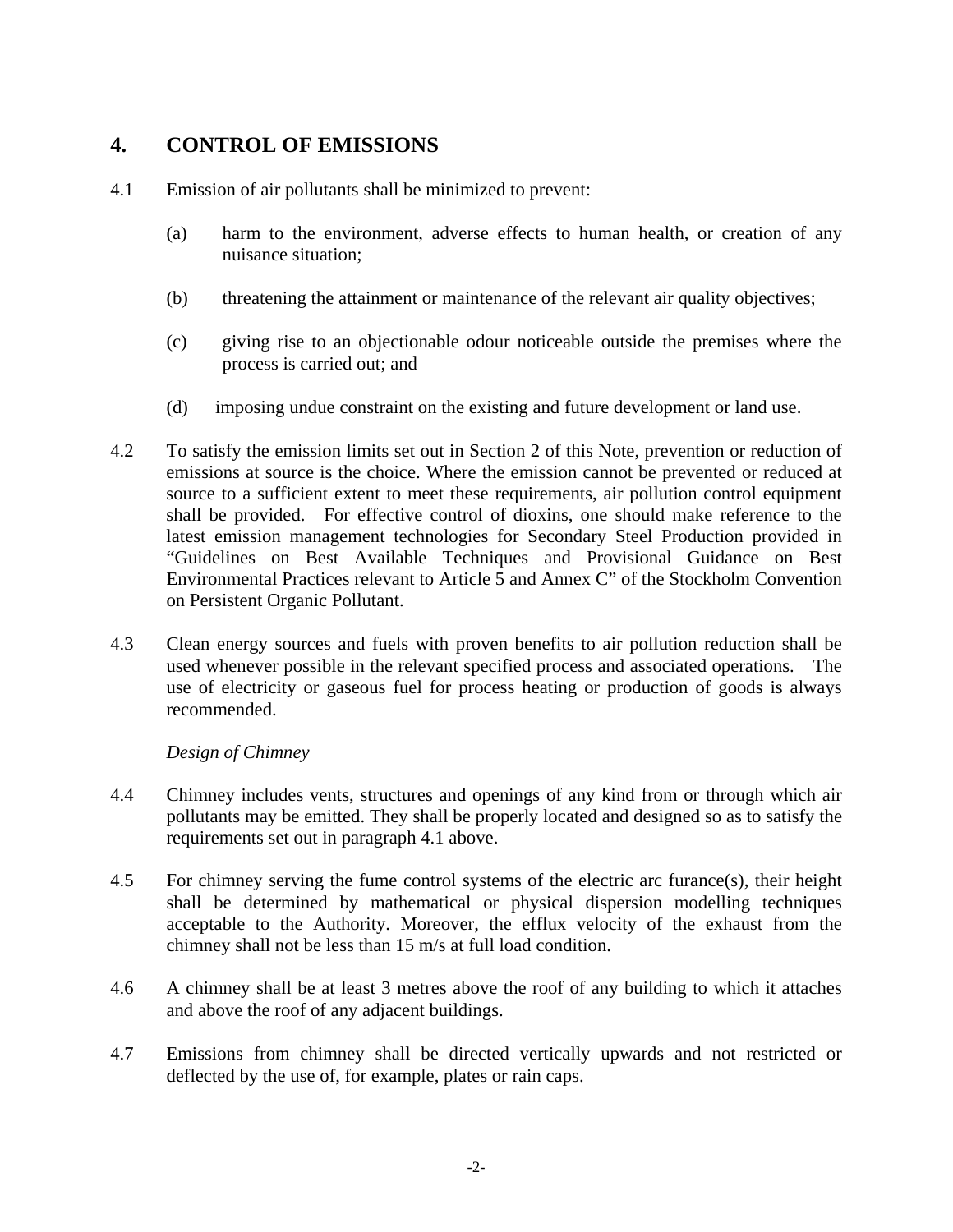4.8 For combustion process, the flue gas exit temperature shall not be less than the acid dew point; and in any case, it shall not be less than 80°C. In order to obtain maximum thermal buoyancy, hot emissions shall as far as practicable be discharged from the minimum number of chimneys, i.e., a multi-flue chimney design shall be used.

#### *Material Handling*

- 4.9 Handling and storage of fuel, raw material, products, wastes or by-product shall be carried out in such a manner to prevent the release of:
	- (a) visible dust emissions;
	- (b) emissions of organic vapours; and/or
	- (c) other noxious or offensive emissions.
- 4.10 Dusty or potentially dusty materials shall be handled in a totally enclosed system, and the dust laden exhaust shall be treated by properly designed dust collecting equipment such as bag filter. Purpose-built silo shall be used for the storage of dusty materials whenever practicable.

#### *Ferrous Metal Melting*

- 4.11 A properly designed and effective fume control system shall be provided, operated and maintained to contain and collect  $\text{primary}^1$  and secondary<sup>2</sup> off-gases which are subsequently cleansed by suitable air pollution control equipment to meet the emission limit set out in Section 2 of this Note before discharging. A typical design shall comprise a furnace enclosure in the form of a "doghouse" or other suitable installations with performance demonstrated to be as effective or better than the former in collecting and containing off-gases from the furance(s), and in combination with effective local exhaust systems to control releases from major emitting sources/processes including, but are not limited to, charging and tapping operations.
- 4.12 Fume control system including furnace enclosures, casting, ductwork and ancillary equipment shall be made and maintained as gas-tight as is practicable. If a "doghouse" is provided, its roof bi-parting doors and all side doors shall be closed during the iron melting/refining, slagging and molten steel tapping processes in such a manner that no visible emission escapes from any leaks or openings. Whenever any roof bi-parting door or side door is not fully closed, air curtain jets shall be provided and activated to seal the opening of the "doghouse" enclosure.

 $\overline{a}$ 1 Primary off gases include off gas directly collected from the Electric Arc Furnace and secondary metallurgy processes

<sup>2</sup> Secondary off gases from scrap handling and charging, steel tapping, secondary metallurgy with tapping operations and from continuous casting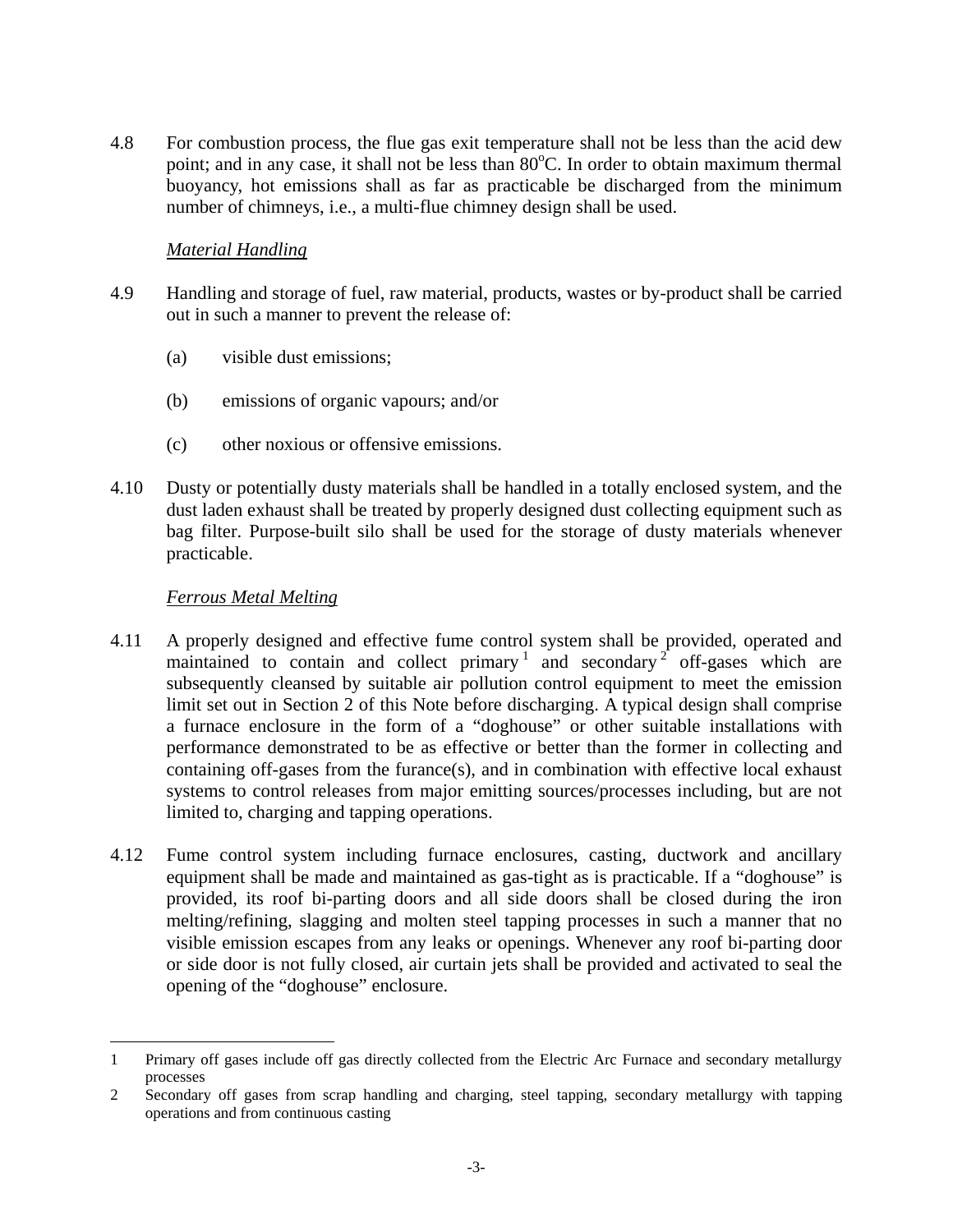- 4.13 Emissions from charging operations shall be prevented by careful selection of scrap and its introduction to the furnace. Metallic charge shall be clean, uncontaminated by grease, non-ferrous metals or non-metallic matters.
- 4.14 Suitable energy recovery facilities shall be installed and maintained for preheating the scrap by utilizing part of the sensible heat in the furnace off gas.

#### **5. OPERATION AND MAINTENANCE**

- 5.1 Best Practicable Means requirements include the proper operation and maintenance of equipment, its supervision when in use and the training and supervision of qualified staff. Specific operation and maintenance requirements may be specified for individual equipment.
- 5.2 All control and monitoring equipment shall be operational and functioning properly when the electric arc furnace or other associated processes are in operation.
- 5.3 Operating staff shall be properly trained in their duties relating to control of the process and emissions to air. Particular emphasis shall be given to training for start-up, shut down and abnormal conditions.
- 5.4 In case of malfunctioning and breakdown of the process or air pollution control equipment which would cause exceedance of the emission limits or breaches of other air pollution control requirements, the incident shall be reported to the Authority without delay. Moreover, all practicable means (including refraining from using the defective furnace(s)) shall be taken to minimize the abnormal emission.

#### **6. FUGITIVE EMISSION CONTROL**

6.1 Boundary Ambient Standards

The 24-hour ambient levels of suspended particulates shall not exceed the relevant Hong Kong Air Quality Objectives except the exceedances are caused mainly by other sources (e.g. heavy traffic, nearby construction works, etc.) beyond its premises.

- for the containment of liquid and solid spillages. All spillages shall be cleared as soon 6.2 A high standard of housekeeping shall be maintained. Adequate provision shall be made as possible. Solid materials have to be cleaned by vacuum machines or other appropriate method. Dry sweeping of any sizable spillages shall not be permitted.
- 6.3 Traffic areas, including roads and areas with regular vehicle movements, shall be paved with a suitable roadway covering and be kept clean constantly by means of sweeping machines or other facilities.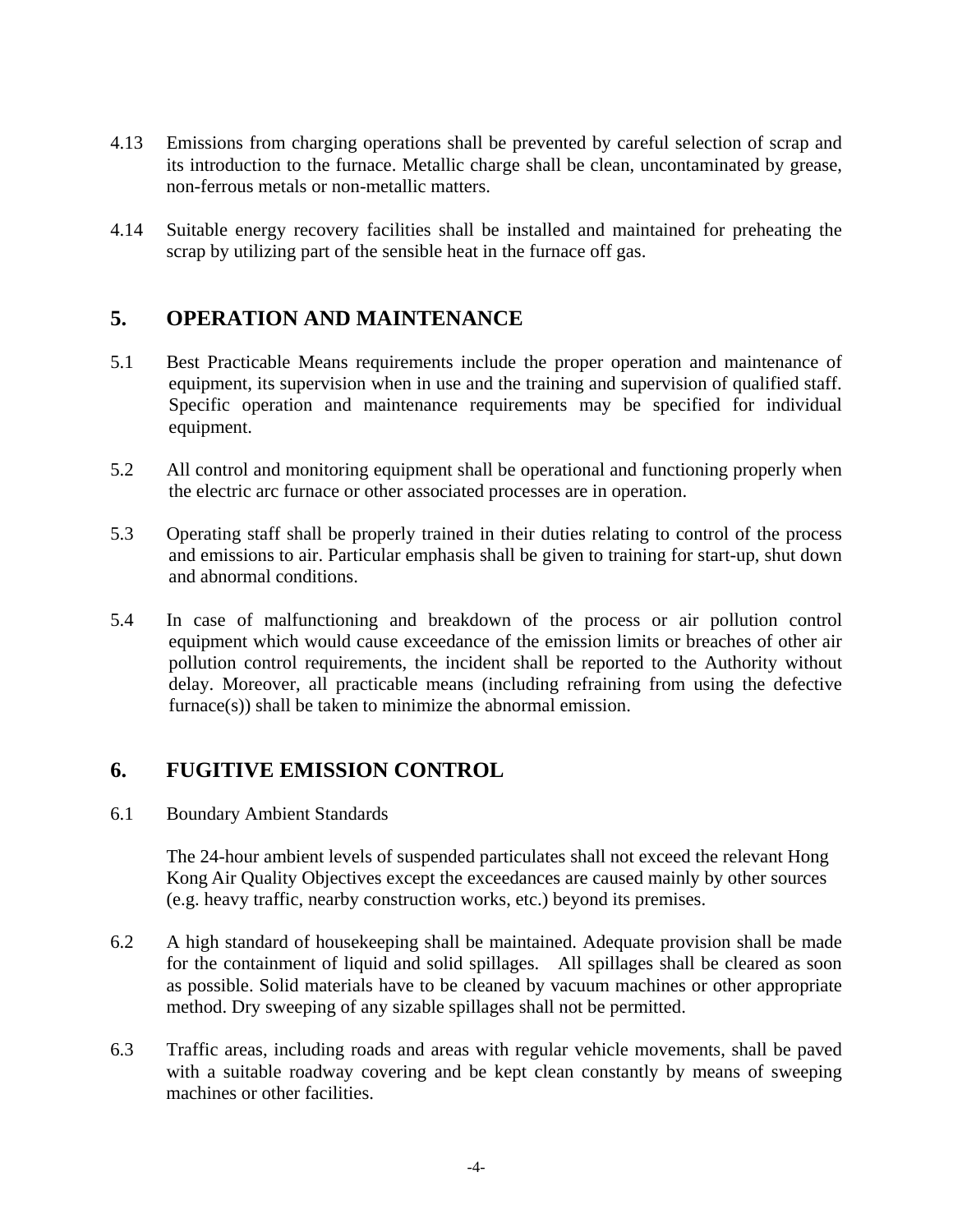- 6.4 External surfaces of the process building, ancillary plant and open yards and storage areas shall be regularly cleaned to prevent the accumulation of dusty material in circumstances where the dust may become wind entrained. Particular attention shall be paid to roofs, guttering, roadways, external storage areas and yards.
- 6.5 Cleaning operations shall be carried out by methods which minimize emissions of particulates to air, for example by vacuum machines, wet mopping or other appropriate techniques.

#### **7. MONITORING REQUIREMENTS**

- 7.1 Necessary monitoring equipment and techniques shall be provided and used to demonstrate that the process is properly operated and the emissions can be minimized to meet the air pollution control requirements. The scope, manner and frequency of the monitoring shall be sufficient for this purpose and will be determined by the Authority. Monitoring results shall be recorded in such manner specified by the Authority. The record shall be retained at the premises for a minimum of two years, or other period specified by the Authority, after the date of last entry and made available for examination as and when required by the Authority.
- 7.2 Without prejudice to the generality of paragraph 7.1 above, the following parameters of the pollution control system for the foregoing operations shall be monitored and recorded continuously or periodically:
	- (a) Continuous Monitoring

In-stack particulate levels of process / waste gas or other surrogate parameter(s) acceptable to the authority

(b) Periodic Measurement

Periodic measurements of particulates, hydrogen fluoride, carbon monoxide, gaseous and vaporous organic substances, heavy metals and dioxins shall be made to confirm the compliance with the emission limits set out in Annex I. The testing frequency shall be determined by the Authority. All measurement results shall be recorded, processed and presented in a summary report as agreed by the Authority. The report shall be submitted to the Authority within reasonable time(s) to be agreed with the Authority after the source sampling(s) as required is/are completed.

7.3 Ambient monitoring shall be made for total suspended particulates and/or respirable suspended particulates, if required by the Authority, in such a manner and at such locations and frequency specified by the Authority.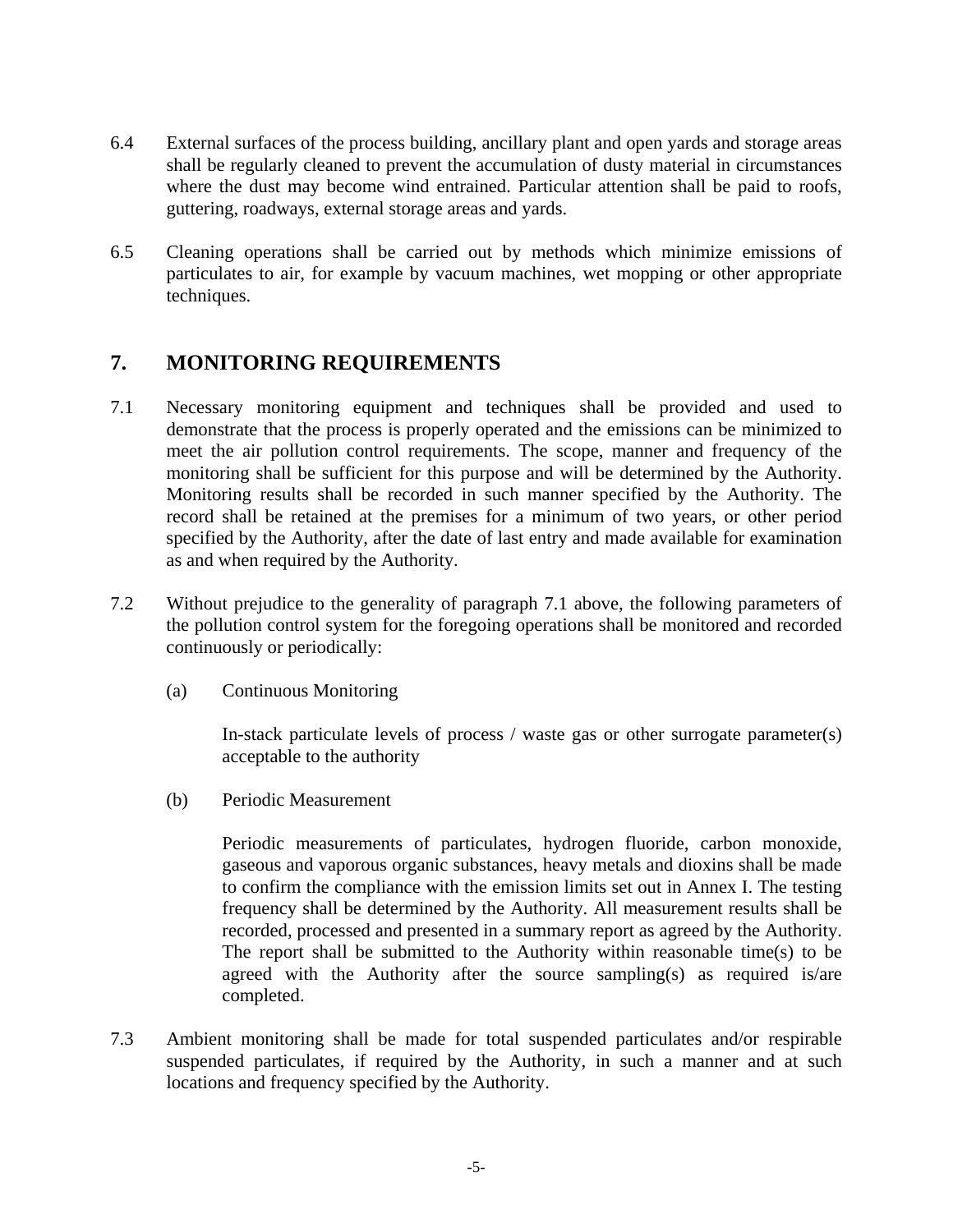- 7.4 The monitoring equipment to be used shall meet the specifications specified by the Authority. They shall be maintained and calibrated according to the manufacturer's recommendations. Unless otherwise agreed by the Authority, zero and span checks shall be carried out every 24 hours and recorded.
- 7.5 Indication of satisfactory performance of air pollution control equipment shall be provided. Continuous monitoring of essential operating parameter that may significantly affect the emission of air pollutants, such as volumetric flow of fume extraction system(s) or pressure drop across filters, shall be displayed.
- 7.6 Appropriate instrumentation shall be installed to monitor the performance of fume control system(s) including the fume extraction device and dust control equipment. It shall be fitted with audible and visual alarms with trigger levels for activation agreeable to the Authority. Emission events that lead to the alarms being activated shall be properly recorded in such manner and format agreed with the Authority. These instruments shall be checked regularly to ensure that they are functioning correctly in accordance with the manufacturer's instructions.

#### **8. COMMISSIONING**

8.1 Commissioning trials, to be witnessed by the Authority whenever appropriate, shall be conducted to demonstrate the performance and capability of the air pollution control measures. Unless otherwise agreed by the Authority, the report of the commissioning trial shall be submitted to the Authority within 1 month after completion of the trial.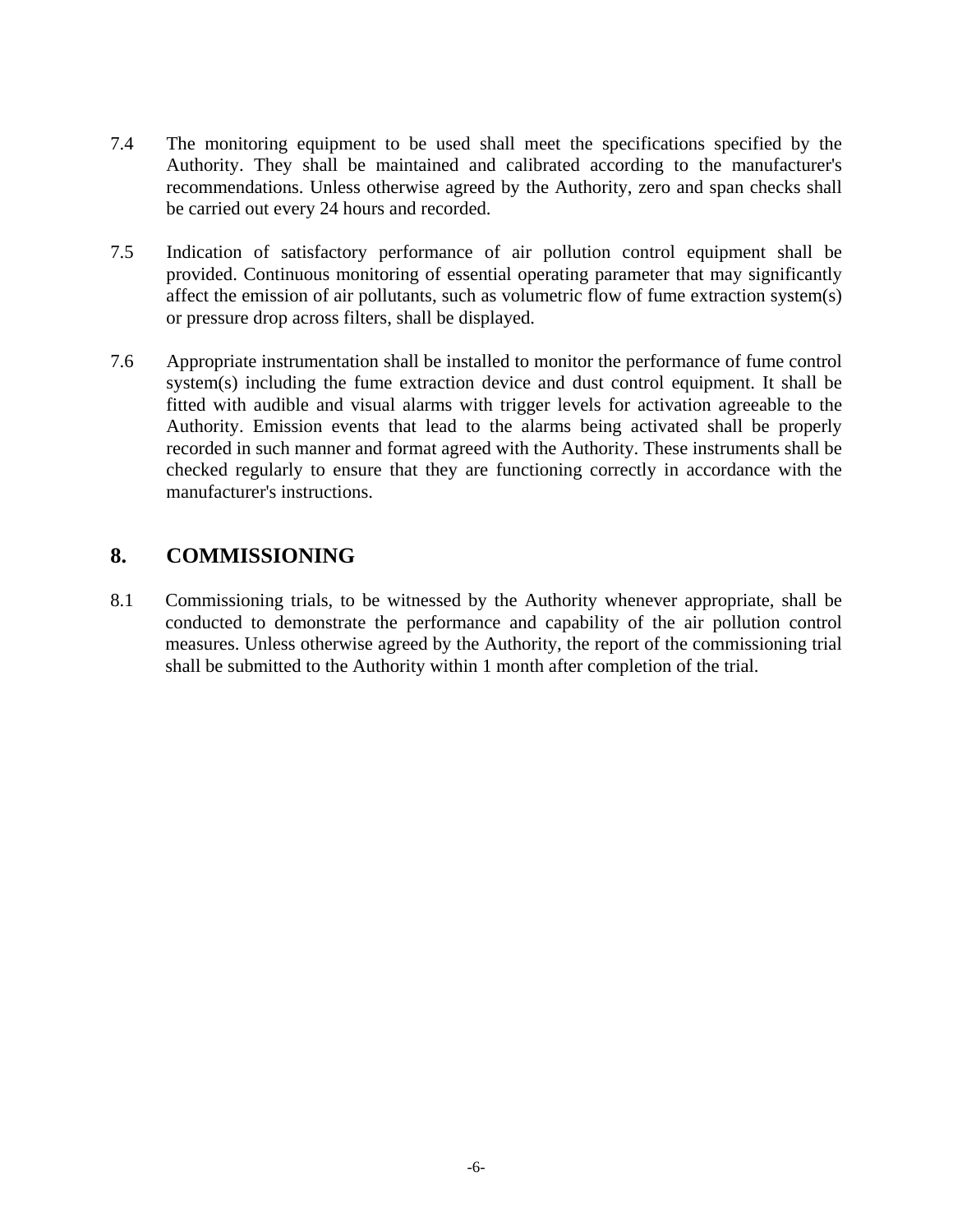#### **ANNEX I CONCENTRATION LIMIT FOR EMISSION FROM IRON AND STEEL WORKS – ELECTRIC ARC FURNACE**

- I.1 Air pollutant emissions from the subject specified process and associated processes covered by this Note shall not exceed the concentration limits tabulated in the tables below. The air pollutant concentration is expressed at reference conditions of  $0^{\circ}C$ temperature, 101.3 kPa pressure unless specified otherwise. Introduction of diluted air to achieve the emission concentration limits shall not be permitted.
	- (a) Metal Melting Process
		- (i) Daily Average Value

| <b>Air Pollutant</b> | <b>Concentration Limit</b><br>(mg/m <sup>3</sup> ) |  |
|----------------------|----------------------------------------------------|--|
| Carbon monoxide      | 100                                                |  |

(ii) Hourly Average Value

| <b>Air Pollutant</b>                 | <b>Concentration Limit</b><br>$(mg/m^3)$ |  |
|--------------------------------------|------------------------------------------|--|
| Particulates                         | 10                                       |  |
| Carbon monoxide                      | <b>200</b>                               |  |
| Fluorides as hydrogen fluoride       | 5                                        |  |
| Nitrogen oxides as $NO2$             | 50                                       |  |
| Volatile organic compounds as carbon | 20                                       |  |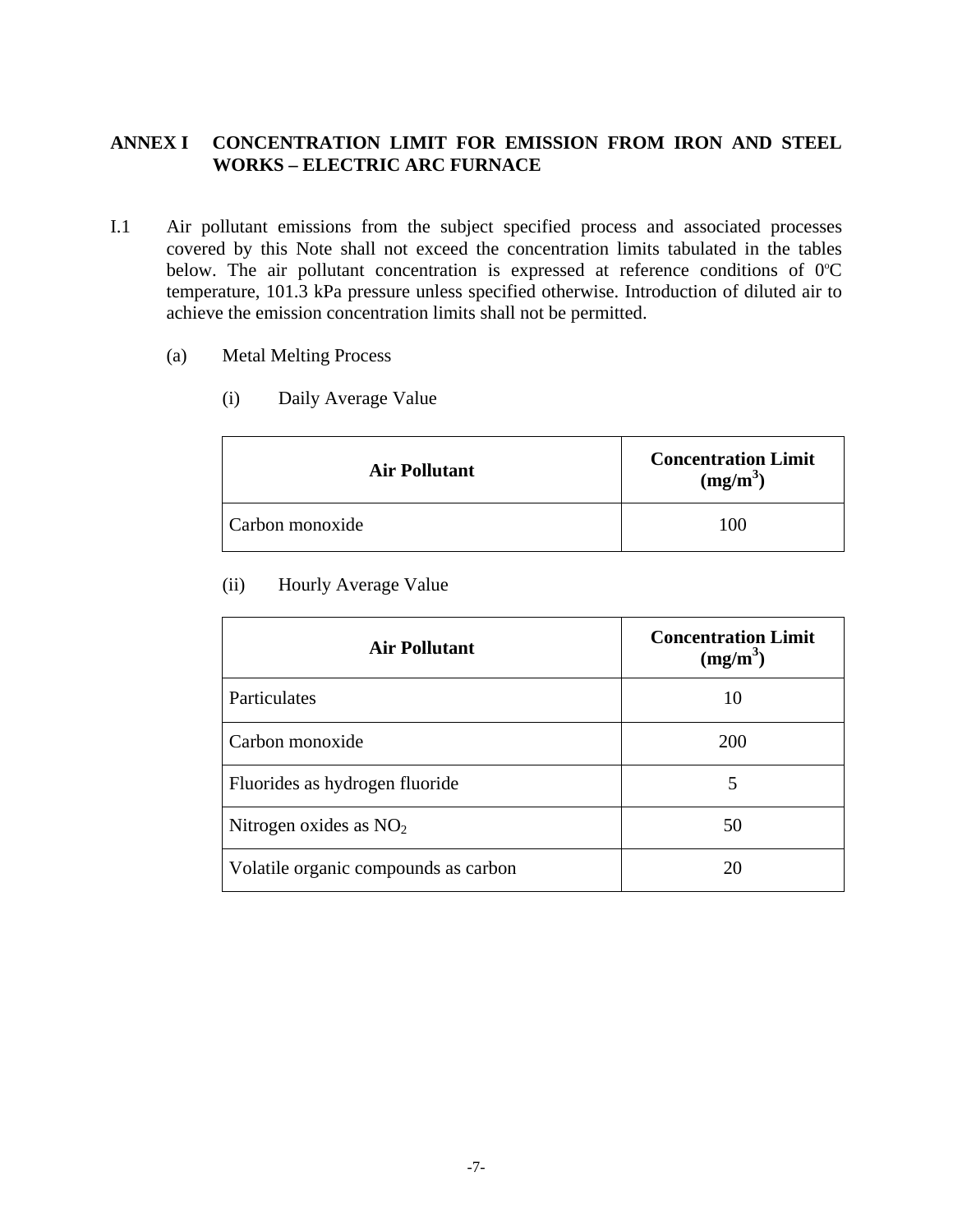(iii) Average value over the sampling period of standard test method(s) approved by the Authority

| <b>Air Pollutant</b>                                                                                                                     | <b>Concentration Limit</b><br>$(mg/m^3)$ |  |
|------------------------------------------------------------------------------------------------------------------------------------------|------------------------------------------|--|
| Cadmium and its compounds as cadmium                                                                                                     | 0.05                                     |  |
| Heavy metals $1$                                                                                                                         | Total 0.5                                |  |
| Mercury and its compounds as mercury                                                                                                     | 0.05                                     |  |
| Polychlorinated dibenzodioxins and<br>polychlorinated dibenzofurans<br>(see Annex II for the calculation of equivalent<br>concentration) | $0.1$ ng I-TEQ/m3                        |  |

#### (b) Associated Fuel-using Equipment

 $\overline{a}$ 

(i) Daily Average Value

| <b>Air Pollutant</b>     | <b>Concentration Limit</b><br>$(mg/m^3)$ |  |
|--------------------------|------------------------------------------|--|
| Nitrogen oxides as $NO2$ | 400                                      |  |
| Particulates             | 50                                       |  |

*(Note: Concentration of pollutants is expressed at reference conditions of*  $0^{\circ}C$ *temperature, 101.3 kPa pressure, 3% O2 and dry gas.* 

*For controlling NOx emission from combustion processes, the use of primary reduction techniques such as low-NOx technology in process operation is in preference to secondary treatment techniques.)* 

<sup>1</sup> Total heavy metals include the following metals and their compounds: Antimony (Sb), Arsenic (As), Lead (Pb), Chromium (Cr), Cobalt (Co), Copper (Cu), Manganese (Mn), Nickel (Ni) and Vanadium (V)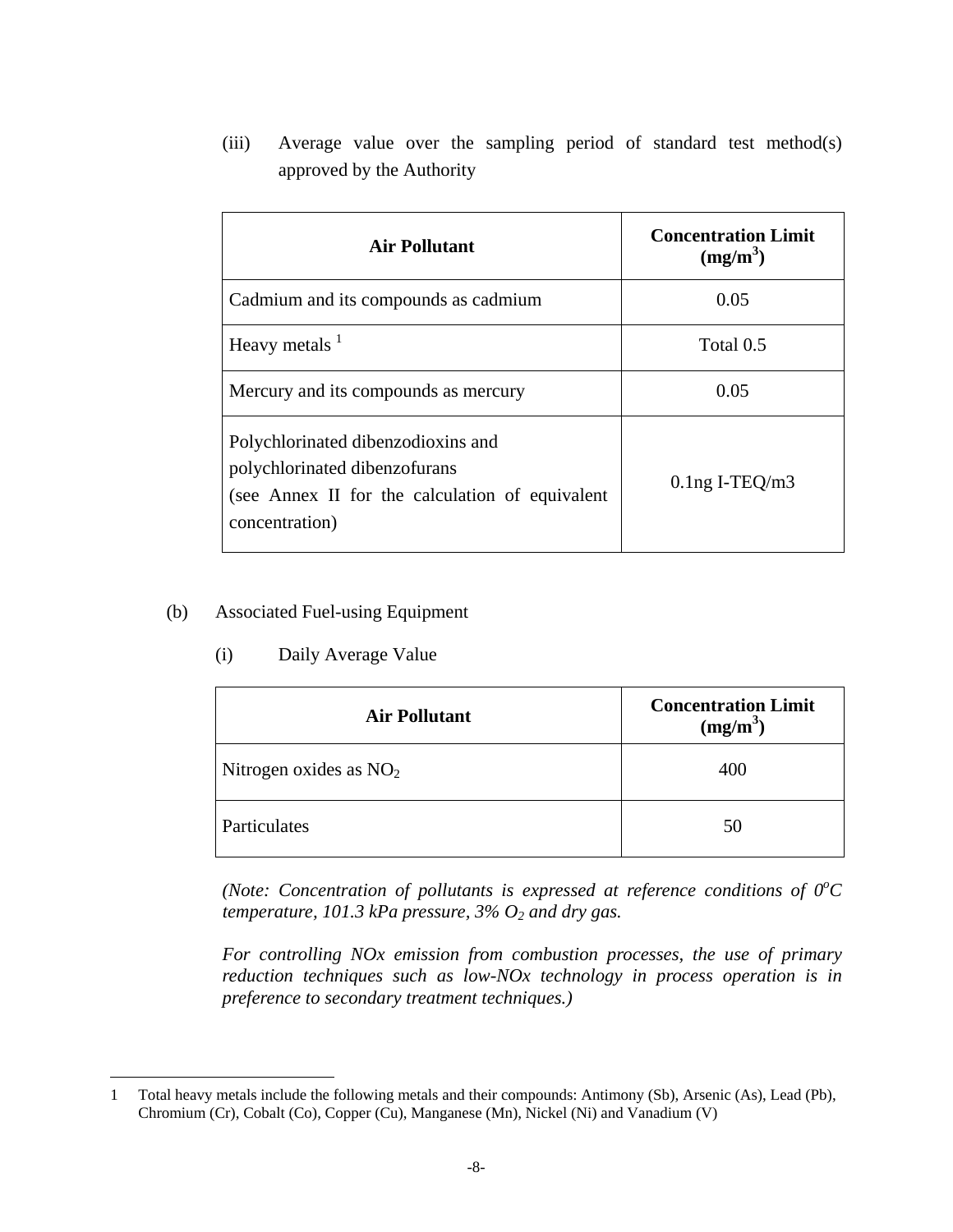#### (c) Other Processes

#### (i) Hourly Average Value

| <b>Air Pollutant</b> | <b>Concentration Limit</b><br>$(mg/m^3)$ |
|----------------------|------------------------------------------|
| Particulates         |                                          |